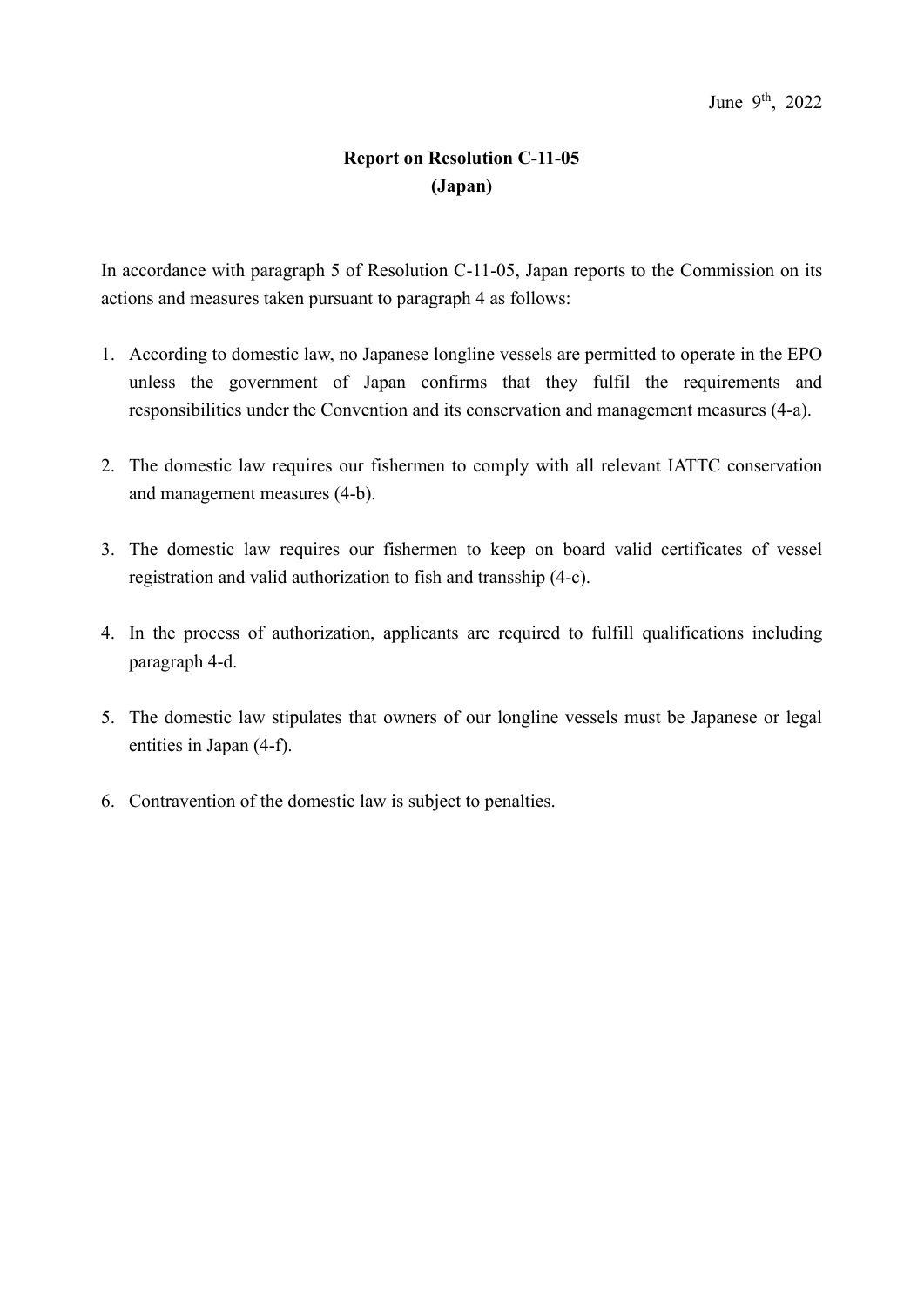- 1. According to domestic law, no Japanese longline vessels can operate in the EPO unless the government of Japan confirms that they fulfil the requirements and responsibilities under the Convention and its conservation and management measures (4-a).
- 2. Domestic law requires our fishermen to comply with all relevant IATTC conservation and management measures (4-b).
- 3. Domestic law requires our fishermen to keep on board valid certificates of vessel registration and valid authorization to fish and transship (4-c).
- 4. In the process of authorization, applicants are required to fulfill qualifications including paragraph 4-d.
- 5. Domestic law stipulates that owners of our longline vessels must be Japanese or legal entities in Japan (4-f).
- 6. Contravention of domestic law is subject to imprisonment with or/and a fine.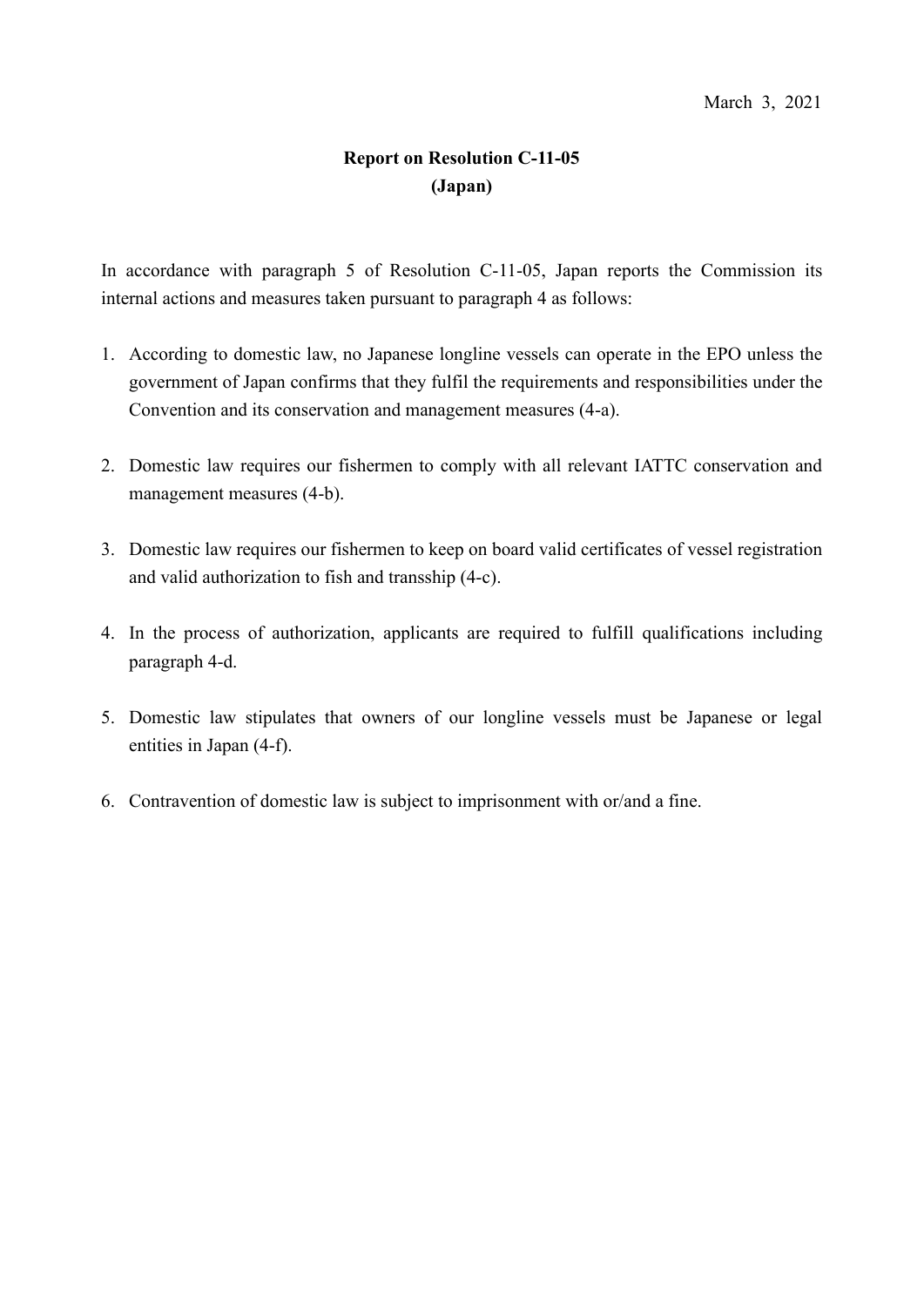- 1. According to domestic law, no Japanese longline vessels can operate in the EPO unless the government of Japan confirms that they fulfil the requirements and responsibilities under the Convention and its conservation and management measures (4-a).
- 2. Domestic law requires our fishermen to comply with all relevant IATTC conservation and management measures (4-b).
- 3. Domestic law requires our fishermen to keep on board valid certificates of vessel registration and valid authorization to fish and transship (4-c).
- 4. In the process of authorization, applicants are required to fulfill qualifications including paragraph 4-d.
- 5. Domestic law stipulates that owners of our longline vessels must be Japanese or legal entities in Japan (4-f).
- 6. Contravention of domestic law is subject to imprisonment with or/and a fine.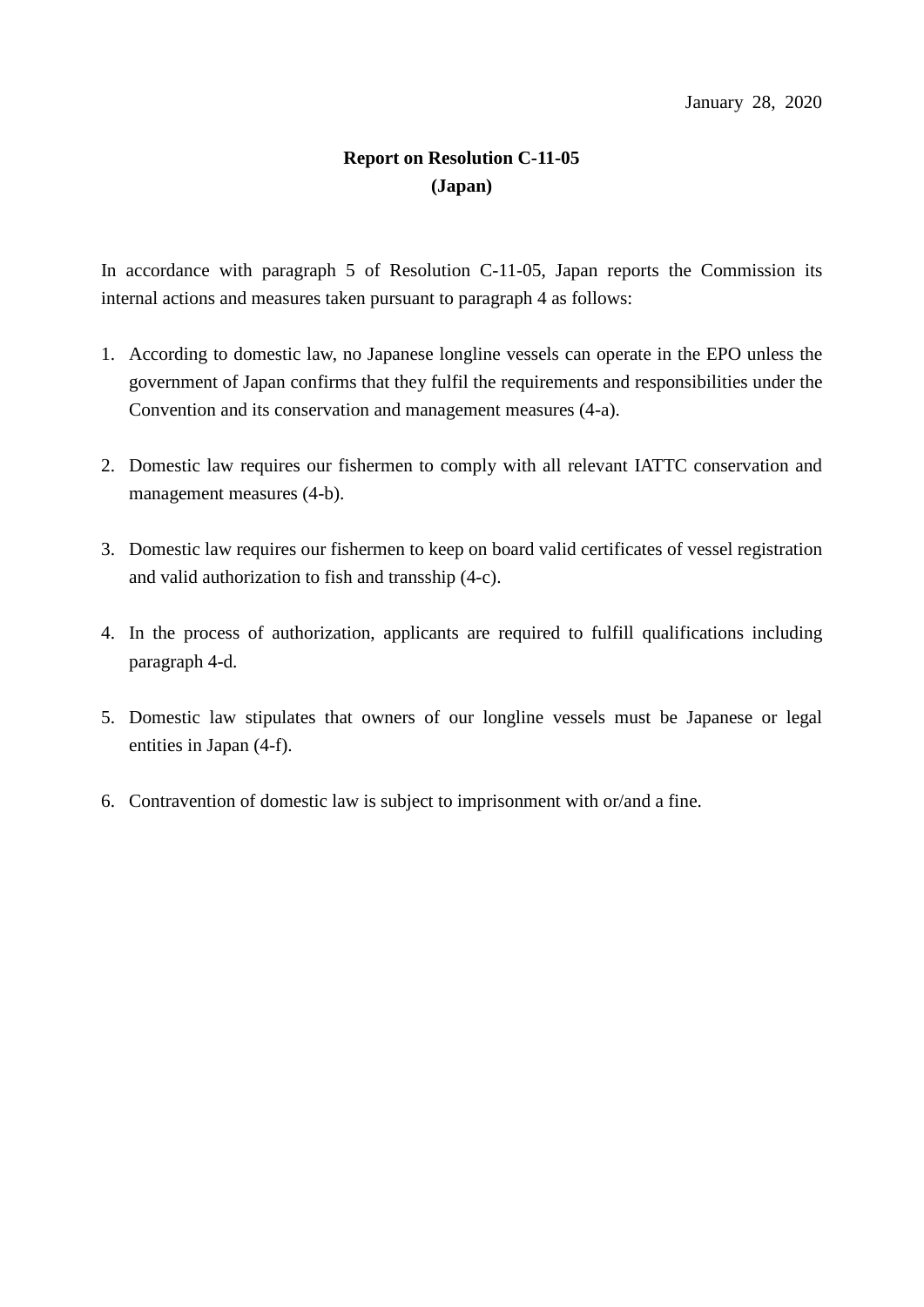- 1. According to domestic law, no Japanese longline vessels can operate in the EPO unless the government of Japan confirms that they fulfil the requirements and responsibilities under the Convention and its conservation and management measures (4-a).
- 2. Domestic law requires our fishermen to comply with all relevant IATTC conservation and management measures (4-b).
- 3. Domestic law requires our fishermen to keep on board valid certificates of vessel registration and valid authorization to fish and transship (4-c).
- 4. In the process of authorization, applicants are required to fulfill qualifications including paragraph 4-d.
- 5. Domestic law stipulates that owners of our longline vessels must be Japanese or legal entities in Japan (4-f).
- 6. Contravention of domestic law is subject to imprisonment with or/and a fine.